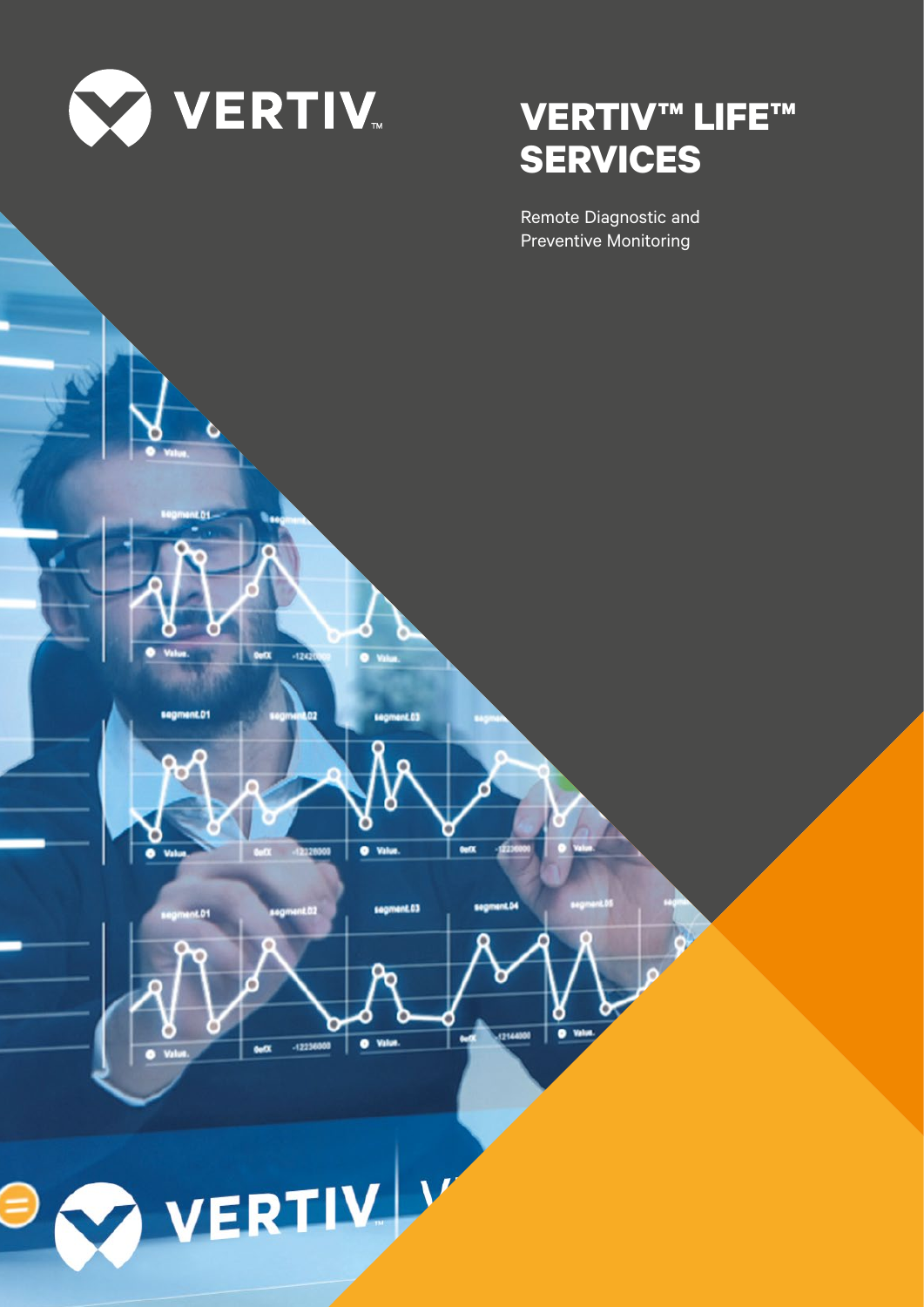Vertiv™ LIFE™ Services, provides Remote Diagnostics and Preventive Monitoring for AC Power and Thermal Management equipment.

Vertiv LIFE Services provides real-time visibility into your critical systems, resulting in early detection of anomalies and immediate reaction in case of alarms. Adding in the diagnosis capability of remote system engineers allows our technicians to be armed to quickly, accurately, and safely restore equipment to its proper operating condition.

With Vertiv LIFE Services you can be sure to experience enhancements in both uptime, as well as operational efficiency, giving you unparalleled system protection and support, for complete peace of mind.

All equipment covered with Vertiv LIFE Services maintains constant contact with Vertiv's service organization 24/7.

Staying in contact through Vertiv LIFE Services gives you access to:

## **Global Presence**

With the broadest, most comprehensive service presence in the industry Vertiv ensures that your business is protected 100% of the time and that assistance is close by whenever needed. We are there for you.

## **Technical Expertise**

Our customer engineers are trained by the Vertiv Academy. The Academy is dedicated to ensuring that engineers strengthen and maintain their technical skills, knowledge, and know-how, increasing their existing expertise with relation to product life-cycle services.

Academy training ensures that the service organization excels in terms of the latest developments in products, safety and industry standards as well as innovation.

## **Complete Service Support**

Vertiv supports entire critical infrastructures with an extensive service offering, enhancing network availability and ensuring total peace of mind 24/7.

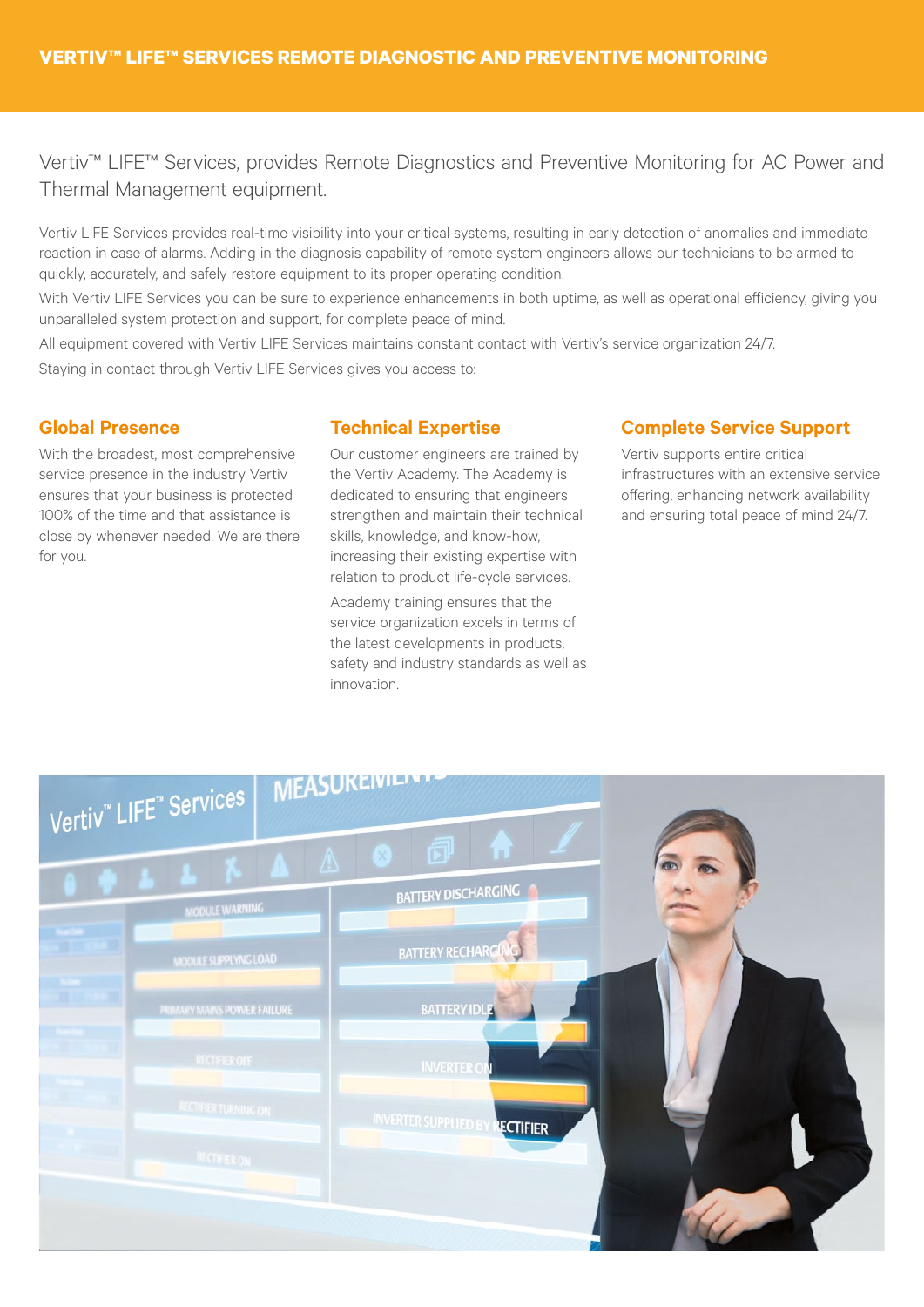# **Stay in Contact for LIFE, Stay in Contact through LIFE**

#### **Uptime Assurance**

Our Vertiv™ LIFE™ Services experts constantly monitor all relevant parameters related to your critical assets. This allows our experts to operate for immediate resolution in the case of an early warning condition. This fast, effective incident response capability maximizes the availability of you critical infrastructure and delivers uptime assurance.

#### **Proactive Analysis**

**Thermal Management Unit**

**Servers**

Vertiv remote service experts monitor your equipment from the Vertiv LIFE Services centers, proactively analyzing data and trends, to recommend actions for ensuring equipment always performs at its best.

**Norma<sup>l</sup>**

**UPS Unit**

#### **Report**

The unit parameters continuously monitored and measured through Vertiv LIFE Services are delivered in periodic status reports. You will receive a comprehensive report detailing the working order of your equipment and its operational performance, as well as demonstration that it is under continuous remote surveillance.

**YOUR FACILITY**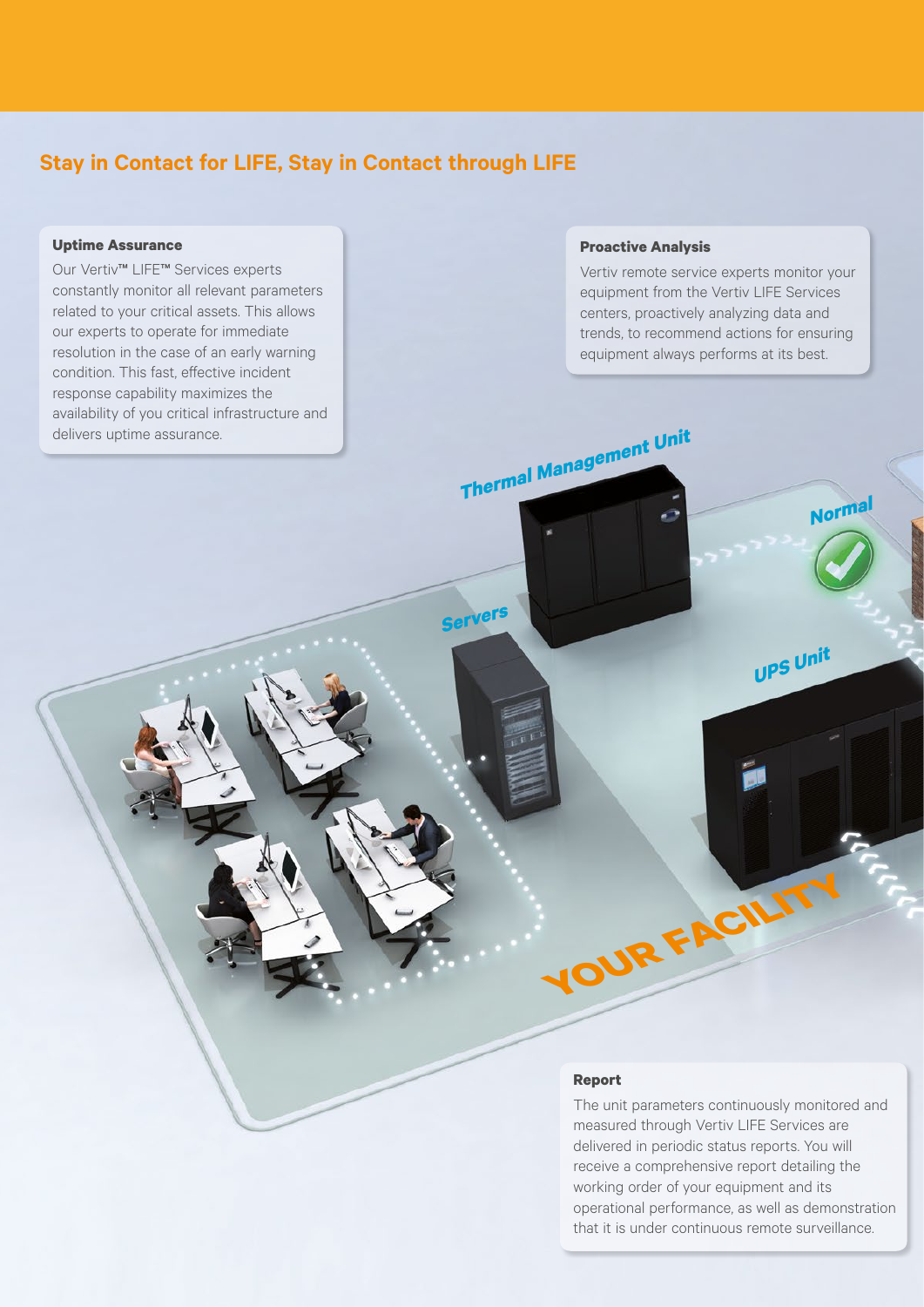

#### **First Time Fix Rate**

Extensive parametric data and measurements received from the unit, enable Vertiv LIFE Services experts to accurately isolate and diagnose any operational condition. This ensures that in the case customer engineers are dispatched on-site, they arrive prepared for first time resolution.

**VERTIV™ LIFE™ SERVICES 24/7 CENTER**

#### **Fast Incident Response**

**Customer Engineer On-site Visit**

**Critic** 

**Data Collectio<sup>n</sup>**

> Through Vertiv LIFE Services, your installed units maintain constant contact with our service centers. The units are programmed to communicate and transfer data at regular intervals, or at the activation of an alarm.

This allows for immediate definition of the best course of action, thus ensuring fast incident response and timely intervention either remotely, or if necessary, with the on-site visit of a customer engineer.

#### **Minimized Total Cost of Ownership of your Equipment**

**BUERTIV** 

Having Vertiv LIFE Services embedded in our UPS and thermal management units is like having a virtual customer engineer on site 24/7. The continuous monitoring of all relevant parameters in turn maximizes unit performance, reducing on-site maintenance and extending the life of your equipment.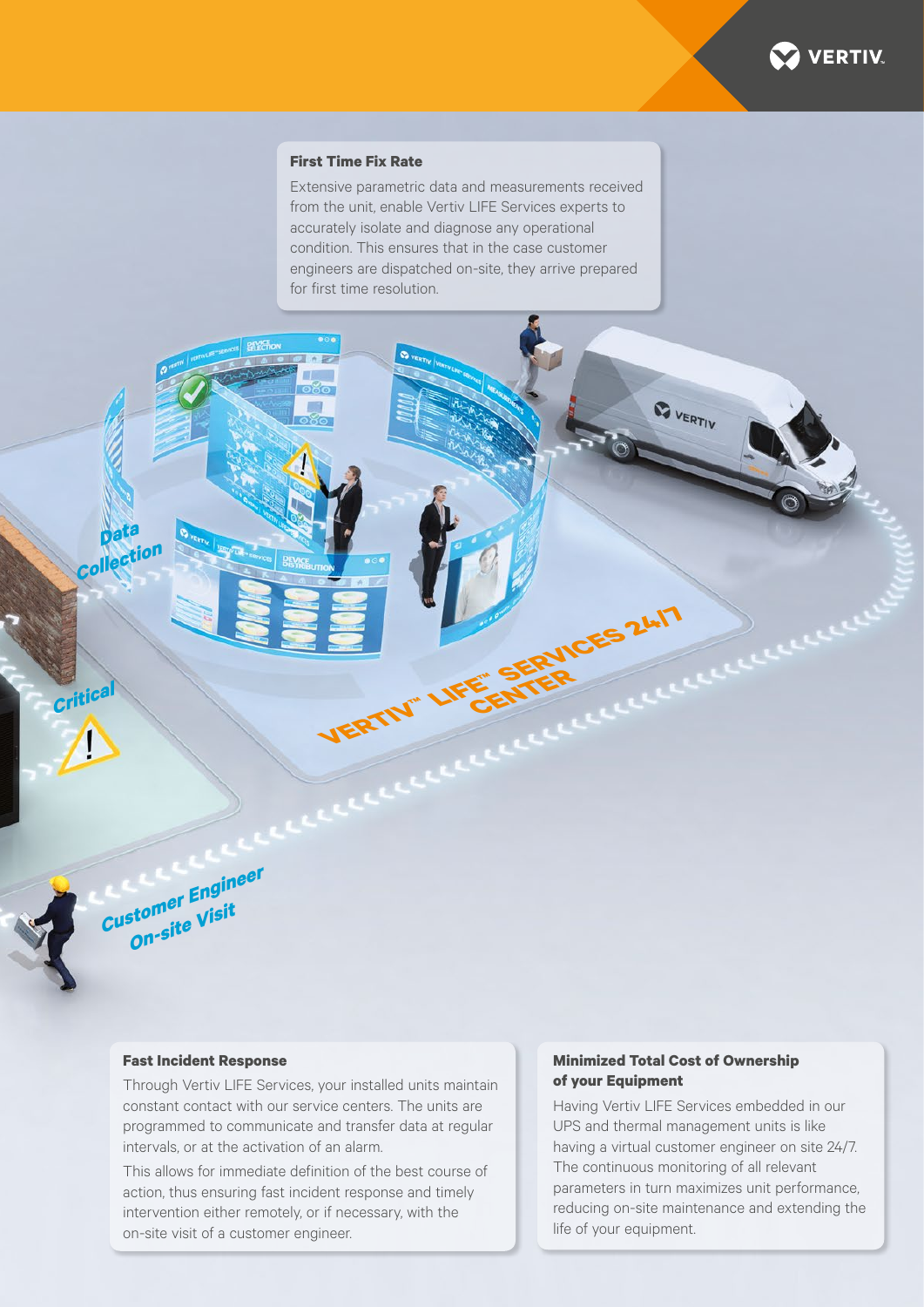# **Service Contract Portfolio**

The regular and proactive maintenance of critical infrastructure is vital in supporting your business operations. The most comprehensive insurance for business protection can be obtained with a service program from Vertiv which includes access to Vertiv™ LIFE™ Services.

Vertiv's service offering ensures that you can rely on continuous system availability, increased uptime, fast downtime recovery, minimized operating costs and maximized return on investment, while entirely protecting your assets. The below diagram maps out our comprehensive service offering and indicates how you can obtain Vertiv LIFE Services:





*\*Vertiv LIFE Services is an additional feature for Essential and Basic contract types.*